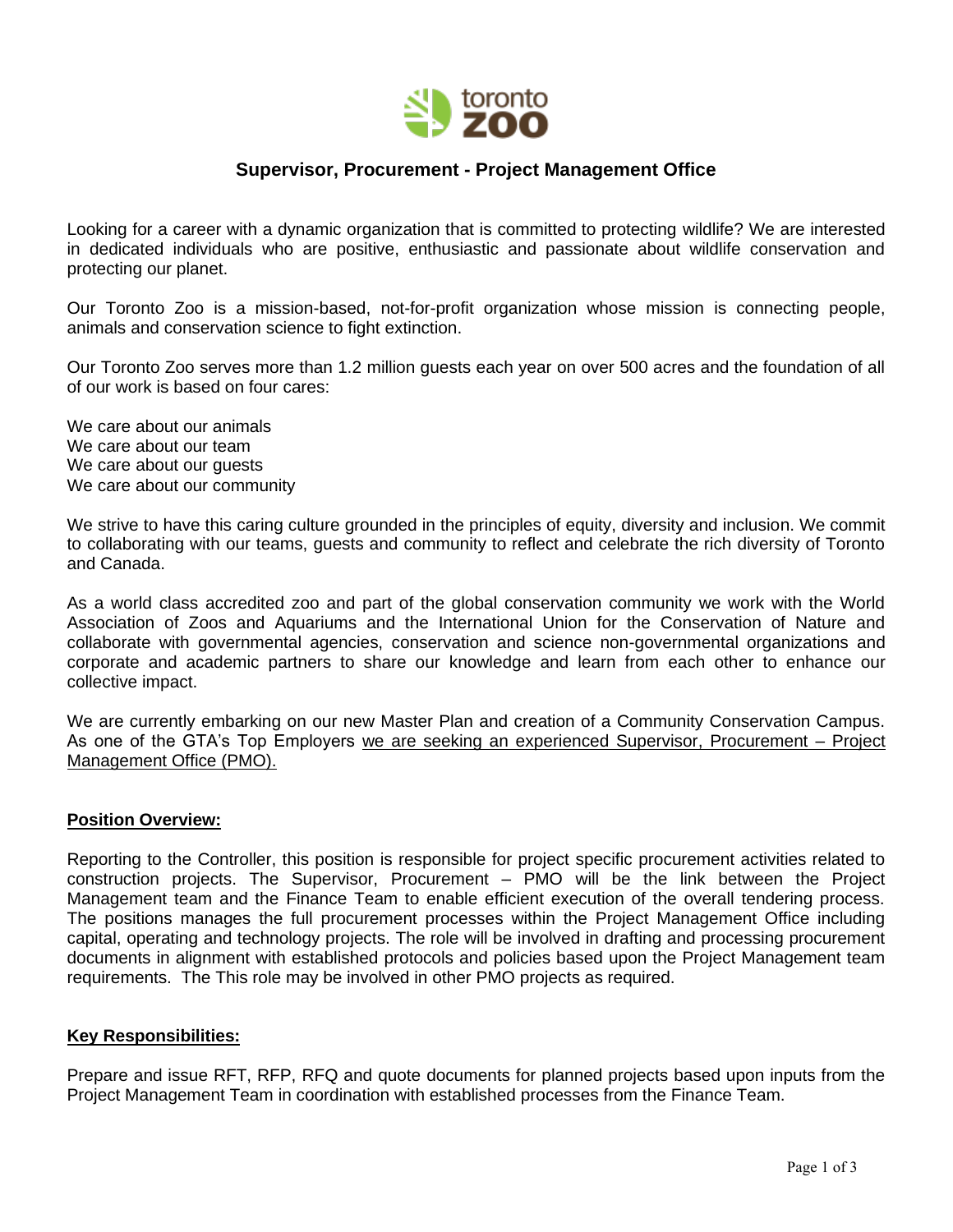Prepare pre-qualification documents and oversee the prequalification process for contractors and consultants based upon inputs from the Project Management Team.

Prepare and issue any required addenda for tenders based upon inputs from the Project Management Team.

Manage and monitor the tendering progress. Compile and relay the relevant feedback in a timely manner to the Project Management Team. Respond to tender queries as required.

Prepare contracts for tender award, including all contract amendments and addenda. Follow up on in house approvals and final signatures to ensure timely execution and distribution.

Track project related purchases, maintain and monitor budgets for all projects, and provides budget updates to the Finance Team.

### **Qualifications:**

Must possess a post secondary diploma/degree in a construction related field, with a specialization in Construction Law and / or Quantity Surveying - or equivalent amount of training and experience.

Experience in Tendering and Procurement Management.

Training in Contracts Administration strongly preferred.

Must have a minimum five (5) years practical experience in Construction Procurement.

Must be experienced in reading and interpreting architectural, structural, mechanical, electrical, civil, and landscape drawings.

Knowledge of Project Management Office Procedures, Constructions Methods, Project Planning and related procedures is beneficial. PMI designation preferred.

Must be able to communicate effectively both orally and in writing with good presentations skills.

Must be knowledgeable in the use of computerized programs and systems, including MS Word, Excel and E-mail.

Must have a Class G Driving License with clear driving abstract.

Must have a working knowledge of the WHMIS Legislation, Ontario Occupational Health and Safety Act, Ontario Building Code, Ontario Fire Code, and Ontario Regulations Regarding Construction Projects as they apply to repairs, renovations, and new construction for facilities and site services.

Must be willing to work occasional weekends and holidays.

### **If interested in this position please submit your resume and cover letter to:**

Philip McDougall [pmcdougall@mtsrecruiting.com](mailto:pmcdougall@mtsrecruiting.com) (905) 477-3315, Ext. 301